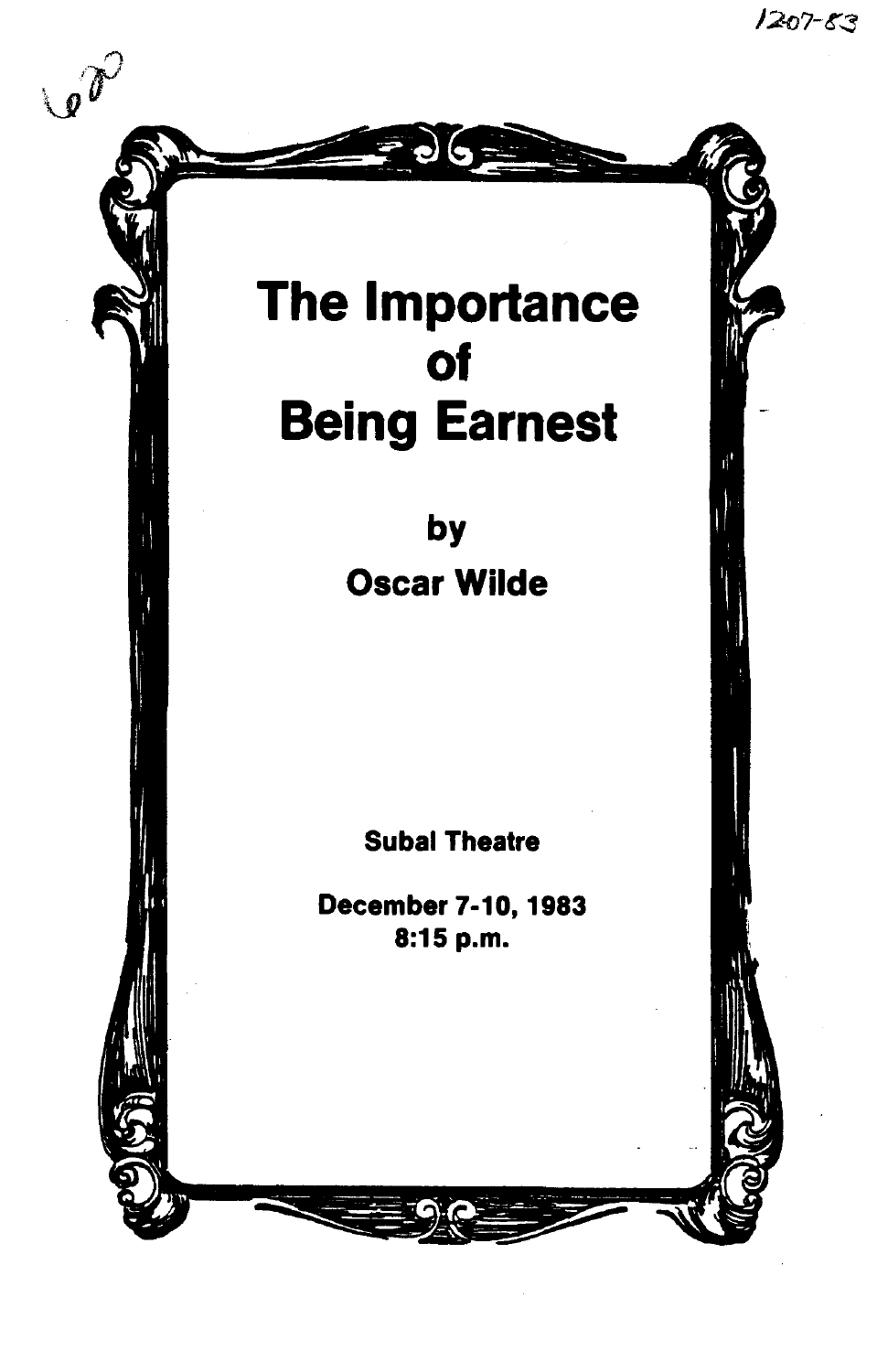# Boise State University Department of Theatre Arts presents

# The Importance of Being Earnest by Oscar Wilde

## CAST

# (in order of appearance)

#### TIME

Late June, 1897

#### SETTINGS

- Act I: Algernon Moncreiff's Rooms in Halfmoon Street, London
- Act II. The Garden of the Manor House, Woolton Hartfordshire, the next day.
- Act III: The Morning Room of the Manor House, later that afternoon.

There will be two fifteen-minute intermissions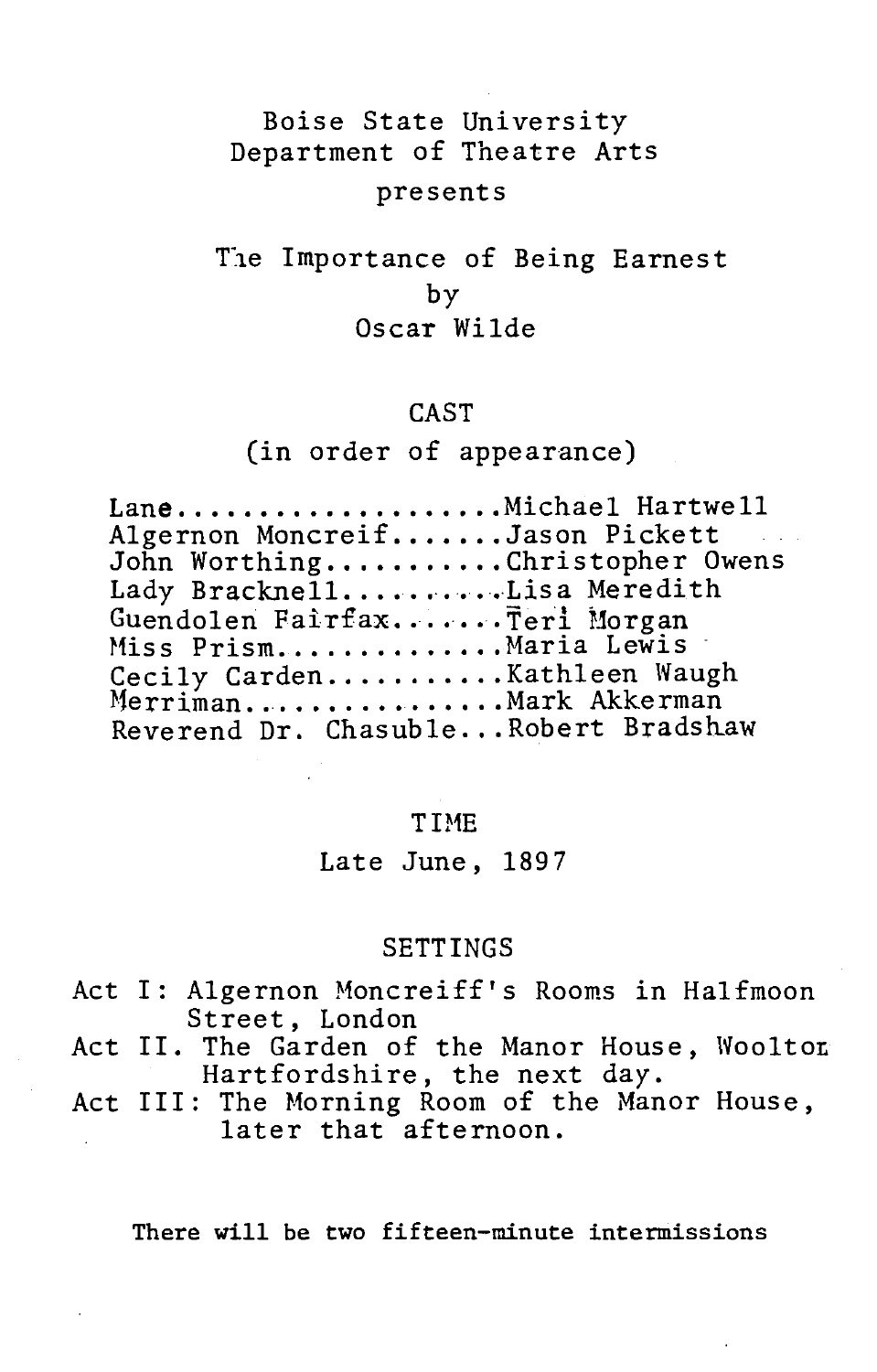Director.................Paul Rodgers Assistant to the Director and Stage Manager.........Steve Billings Scenic Designer...........Chris Anderson Lighting Designer.........Jonathan Langrell<br>Technical Director.......Shannon Ragland Sound....................Brian Markus Costume Designer........... Violet Lynch Properties................Shannon Ragland<br>House Manager.............Kim Treas Box Office ................. Richard Jung Faculty Advisor...........Dr. Charles Lauterbach Some scenic elements adapted from a design by Richard L. Hay.

# Production Crew

| Setting        | Lighting |                   | Costumes                                                       |
|----------------|----------|-------------------|----------------------------------------------------------------|
| Chris Anderson |          | Jonathan Langrell | Violet Lynch<br>Nancy Berger<br>Steve Frank<br>Nikki Cheldelin |

Properties Shannon Ragland Victoria G. Burks Kim Treas Sound Brian Markus

## Special Acknowledgements

Pam Abas, Dr. Stephen Bus, Frank Heise, Judy Pittman and all.